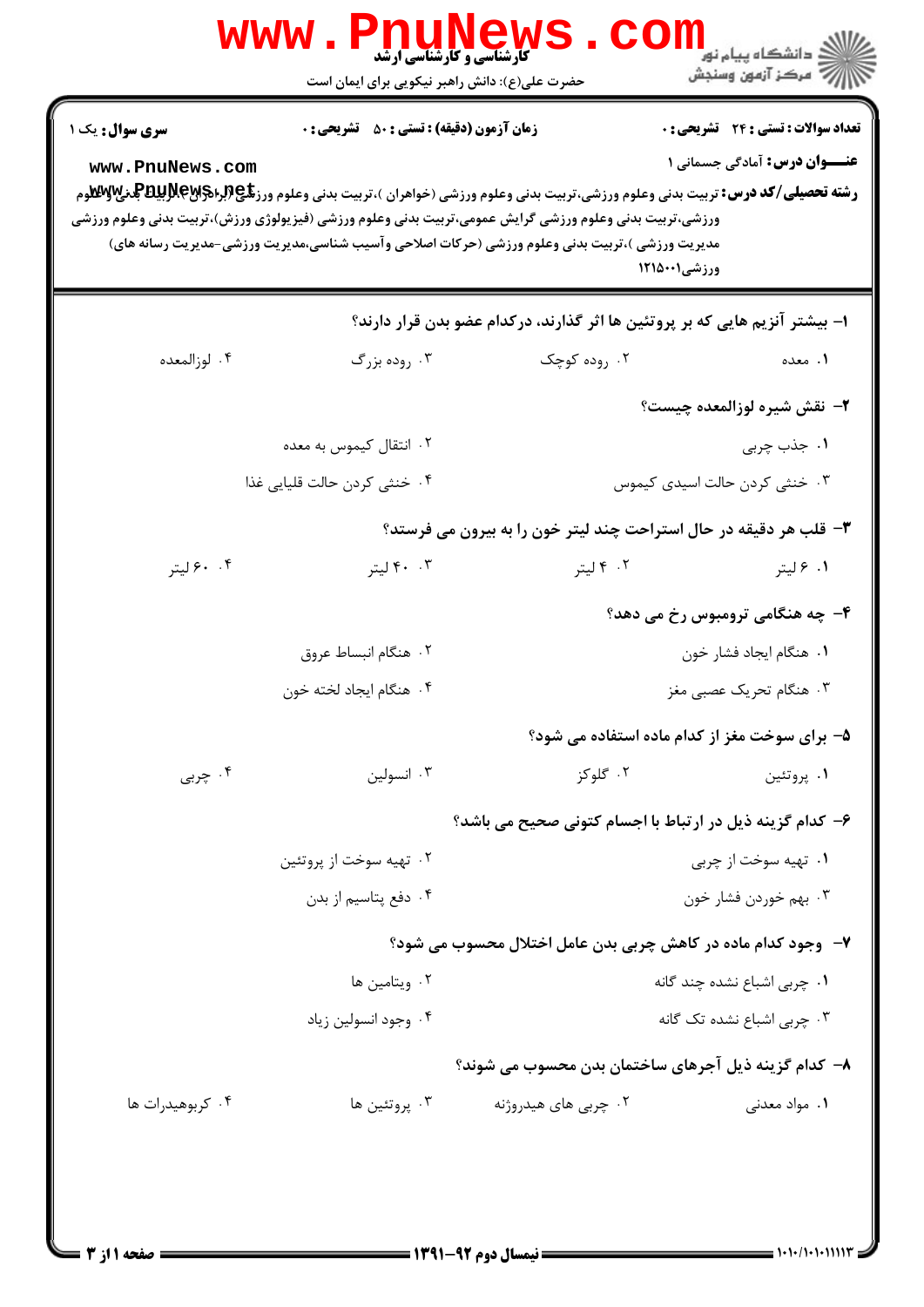|                                           | <b>www.Pnunew</b><br><b>کارشناسی و کارشناسی ارشد</b><br>حضرت علی(ع): دانش راهبر نیکویی برای ایمان است                                                                                                                                                                                                                                                                                                                               |                                                                                     | ڪ دانشڪاه پيام نور<br>ا∛ مرڪز آزمون وسنڊش                                                          |  |  |
|-------------------------------------------|-------------------------------------------------------------------------------------------------------------------------------------------------------------------------------------------------------------------------------------------------------------------------------------------------------------------------------------------------------------------------------------------------------------------------------------|-------------------------------------------------------------------------------------|----------------------------------------------------------------------------------------------------|--|--|
| <b>سری سوال : ۱ یک</b><br>www.PnuNews.com | <b>زمان آزمون (دقیقه) : تستی : 50 ٪ تشریحی : 0</b><br><b>رشته تحصیلی/کد درس:</b> تربیت بدنی وعلوم ورزشی،تربیت بدنی وعلوم ورزشی (خواهران )،تربیت بدنی وعلوم ورز <b>تگی (برای پاپانگلو</b> هرم <b>) برایش پاپانگلو</b> م<br>ورزشي،تربيت بدني وعلوم ورزشي گرايش عمومي،تربيت بدني وعلوم ورزشي (فيزيولوژي ورزش)،تربيت بدني وعلوم ورزشي<br>(مدیریت ورزشی )،تربیت بدنی وعلوم ورزشی (حرکات اصلاحی وآسیب شناسی،مدیریت ورزشی-مدیریت رسانه های |                                                                                     | <b>تعداد سوالات : تستی : 24 گشریحی : 0</b><br><b>عنـــوان درس:</b> آمادگی جسمانی ۱<br>ورزشی۱۲۱۵۰۰۱ |  |  |
|                                           |                                                                                                                                                                                                                                                                                                                                                                                                                                     |                                                                                     | ۹– کدام گزینه ذیل صحیح نمیباشد؟                                                                    |  |  |
|                                           |                                                                                                                                                                                                                                                                                                                                                                                                                                     | ۰۱ غذاهایی که در هضم دشواری دارند بعد از هضم سطح مواد سمی را در بدن افزایش می دهند. |                                                                                                    |  |  |
|                                           |                                                                                                                                                                                                                                                                                                                                                                                                                                     | ۰۲ رژیم غذایی قلیایی می تواند به کاهش سطح سم در بدن کمک کند.                        |                                                                                                    |  |  |
|                                           |                                                                                                                                                                                                                                                                                                                                                                                                                                     | ۰۳ غذاهای قلیایی استرس کمتری در دستگاه گوارش دارند.                                 |                                                                                                    |  |  |
|                                           |                                                                                                                                                                                                                                                                                                                                                                                                                                     | ۰۴ غذاهای قلیایی برای هضم انرژی زیادی از بدن می گیرند.                              |                                                                                                    |  |  |
|                                           |                                                                                                                                                                                                                                                                                                                                                                                                                                     |                                                                                     | ∙ا− کدام یک از مواد زیر، جزء غذاهای قلیایی پرقند محسوب می گردد؟                                    |  |  |
| ۰۴ سیب                                    | ۰۳ باقالی                                                                                                                                                                                                                                                                                                                                                                                                                           | ۰۲ موز                                                                              | ۰۱ لوبيا                                                                                           |  |  |
|                                           |                                                                                                                                                                                                                                                                                                                                                                                                                                     |                                                                                     | <b>۱۱- کدام ماده برای آنزیمهای ضد اکسید کننده که در بدن تشکیل میشود، ضروری است؟</b>                |  |  |
| ۰۴ روی                                    | ۰۳ سلنيوم                                                                                                                                                                                                                                                                                                                                                                                                                           | ۲. کلسیم                                                                            | ۰۱ مس                                                                                              |  |  |
|                                           |                                                                                                                                                                                                                                                                                                                                                                                                                                     |                                                                                     | ۱۲- درجه انعطافپذیری خوب در عضلات تاکننده ران و همسترینگ باید چه مقدار باشد؟                       |  |  |
| ۰۴ بیشتر از ۱۳۰ درجه                      | ۰۳ ۱۱۰ درجه                                                                                                                                                                                                                                                                                                                                                                                                                         | ۰۲ ۷۵ الی ۹۰ درجه                                                                   | ۰۱ حداکثر ۷۵ درجه                                                                                  |  |  |
|                                           |                                                                                                                                                                                                                                                                                                                                                                                                                                     |                                                                                     | ۱۳- ذخایر قندی عضلات چه نام دارد؟                                                                  |  |  |
| ۰۴ گلیکوژنز                               | ۰۳ گلیکولیز                                                                                                                                                                                                                                                                                                                                                                                                                         | ٠٢ گليکوژن                                                                          | ۰۱ مارگارين                                                                                        |  |  |
|                                           | ۱۴– تولید کدام هورمون در بدن ایجاد سرحالی و شادابی میکند؟                                                                                                                                                                                                                                                                                                                                                                           |                                                                                     |                                                                                                    |  |  |
| ۰۴ استروژن                                | ۰۳ آدرنالین و سروتونین                                                                                                                                                                                                                                                                                                                                                                                                              | ۰۲ اندروژن                                                                          | ۰۱ تستسترون                                                                                        |  |  |
|                                           |                                                                                                                                                                                                                                                                                                                                                                                                                                     |                                                                                     | ۱۵– برای سوختن چربیهای بدن، با چند درصد حداکثر ضربان قلب خود باید تمرین کنیم؟                      |  |  |
| ۰۴ بیشتر از ۹۰ درصد                       | ۰۳ . ۶۵ الی ۸۵ درصد                                                                                                                                                                                                                                                                                                                                                                                                                 | ۰. ۶۰ درصد                                                                          | ۰۱ ۳۰ الی ۵۰ درصد                                                                                  |  |  |
|                                           |                                                                                                                                                                                                                                                                                                                                                                                                                                     |                                                                                     | ۱۶– کدام گزینه ذیل در ارتباط با تمرین اینتروال <u>صحیح نمیباشد</u> ؟                               |  |  |
|                                           |                                                                                                                                                                                                                                                                                                                                                                                                                                     | ۰۱ تمرین اینتروال نسبت به روش تمرین با سرعت ثابت برای سوزاندن چربی موثرتر می باشد.  |                                                                                                    |  |  |
|                                           |                                                                                                                                                                                                                                                                                                                                                                                                                                     |                                                                                     | ۰۲ سرعت متابولیسم پایه در تمرین اینتروال پایین است.                                                |  |  |
|                                           |                                                                                                                                                                                                                                                                                                                                                                                                                                     |                                                                                     | ۰۳ تمرین اینتروال اثر بعد از سوخت دارد.                                                            |  |  |
|                                           |                                                                                                                                                                                                                                                                                                                                                                                                                                     | ۰۴ تمرین اینتروال سرعت متابولیسم را بعد از ۱۸ ساعت از تمرین هنوز بالا نگه می دارد.  |                                                                                                    |  |  |
|                                           |                                                                                                                                                                                                                                                                                                                                                                                                                                     |                                                                                     |                                                                                                    |  |  |